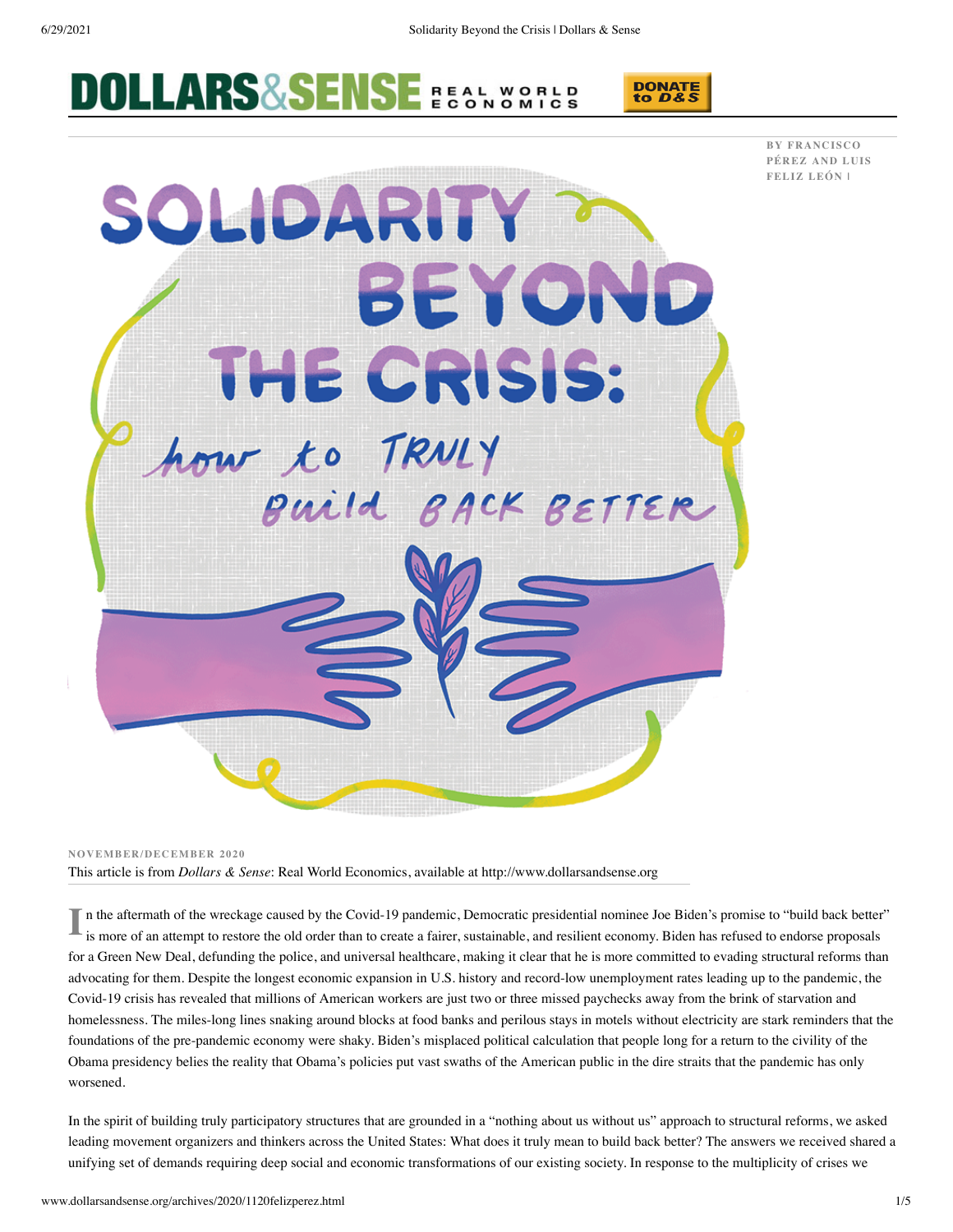#### 6/29/2021 Solidarity Beyond the Crisis | Dollars & Sense

face, the best way to build back better is to build a solidarity economy—an economic system founded on collective ownership and direct democracy; one where workers control their workplaces, residents control their housing, and communities are truly in charge of their investments and governments.

#### **Our Workplaces**

The least powerful workers and businesses typically bear the brunt of any recession; someone must always take the hit. And it is workers who, while essential to the functioning of the economy in boom times, are sacrificed at the altar of capitalist accumulation in downturns. Six months after the beginning of the lockdowns, the affluent have recovered nearly all of the jobs they lost due to the pandemic, while 80% of the millions of jobs lost are concentrated in the bottom half of the income distribution. While the stocks of major corporations soar to new vertiginous heights, a majority of small businesses (58%) are worried that they will have to close permanently due to Covid-19. Statistics like this have prompted Joe Guinan, a senior fellow at The Democracy Collaborative, to warn of an "Amazon recovery," one in which, as small, locally based businesses die off, "big businesses and corporate behemoths hold an even greater share of the market, billionaires get richer (and more numerous), and inequality is supercharged."

To counter this takeover by corporate monopolies, activists have been encouraging states and municipalities to create local economy preservation funds. Inspired by the history of the Great Depression, progressive groups across the country are calling for a new version of the Reconstruction Finance Corporation (RFC), which existed from 1932 to 1957. The RFC purchased ownership stakes in thousands of corporations and used its position as a major shareholder to do things like limit executive pay. In a presentation to the National League of Cities, Marjorie Kelly, a senior fellow and the vice executive director of The Democracy Collaborative, explained that this reimagined version of the fund would invest in or outright buy out local companies in danger of failing because of the pandemic. The goal would be to relaunch these businesses when economic conditions will allow them to thrive. The fund would have a new mandate to support the local economy and, in some cases, create a more inclusive ownership structure that allows workers or the broader community to share the wealth that the business generates.

Take, for example, the Main Street Phoenix Project, a local economy preservation fund in Boulder, Colo. It was created by a group of business and community leaders who have committed to advancing employee ownership of the businesses they rescue. The group intends to raise \$6 million that it can use to buy equity stakes in local restaurants and other small businesses, with the goal of building "a more equitable and resilient main street economy based on quality jobs, employee ownership, and vibrant neighborhoods." Local leaders in Broward County, Fla. and Asheville, N.C. have expressed interest in starting similar projects. In New York, a bill in the State Legislature proposes to raise funds for business investments through bonds sold to the Federal Reserve's Municipal Liquidity Facility, which shows one way such a fund could scale nationally. Similarly, in California, the Worker-Owned Recovery Coalition is advocating for the state government to provide financing, technical assistance, and outreach for transferring ownership of small businesses to their employees.

#### **Our Homes**

Samuel Stein, housing policy analyst for the Community Service Society of New York and author of *Capital City: Gentrification and the Real Estate State*, says that the converging crises of the moment demonstrates a number of key facts quite clearly: "good and stable housing is fundamental to personal and public health; wages have not kept up with rising housing costs; and speculation and over-leveraging put a lot of landlords in a precarious position." Even billionaire real estate developer and Donald Trump booster Stephen Ross agrees, telling the New York Times in a meandering and contradictory interview: "In the city, we overbuilt like crazy and we had bad leadership. We were growing to the point where nobody could really afford to live here."

The outstanding \$1.6 trillion in mortgages for multifamily residential real estate will become harder to service if a quarter of renters stop paying, reducing landlords' cash flow dramatically. Already in April, 20% of landlords feared being unable to pay their own mortgages. Despite sanguine hopes that the rental market would rebound in July and August, the number of empty apartments in Manhattan soared to 13,000 as New Yorkers fled the city and brokers were unable to find new tenants to fill vacancies. Back in April, in anticipation of a wave of evictions, Representative Ilhan Omar of Minnesota proposed the Rent and Mortgage Cancellation Act, tasking the federal government with paying landlords and lenders on behalf of renters. Omar's bill would also provide funds for state and local governments, nonprofits, and community land trusts to purchase distressed properties. Since Congress has been unwilling to provide renters with any assistance, and state and local government eviction moratoriums only postpone rent payments and delay evictions, this may be the end of housing as we know it, as activists are taking direct action to deal with the longsimmering housing crisis in this country.

Formed in response to a proposed rezoning of the Inwood neighborhood of New York City, the Northern Manhattan is Not for Sale Coalition argues that only community control of housing will deliver affordable and secure housing for low-income residents of color. Their counterproposal to the developers and city government aiming to gentrify their neighborhood is to create a community land trust (CLT), which promises to keep housing affordable by separating ownership of land and buildings, while creating wealth for working class families through the distribution of capital gains. With community representatives on its board of trustees, a CLT retains ownership of the land, which is the more speculative component of property values. Instead of traditional sales, a CLT typically offers "homeowners" a long-term lease. Homeowners can sell their house or apartment but never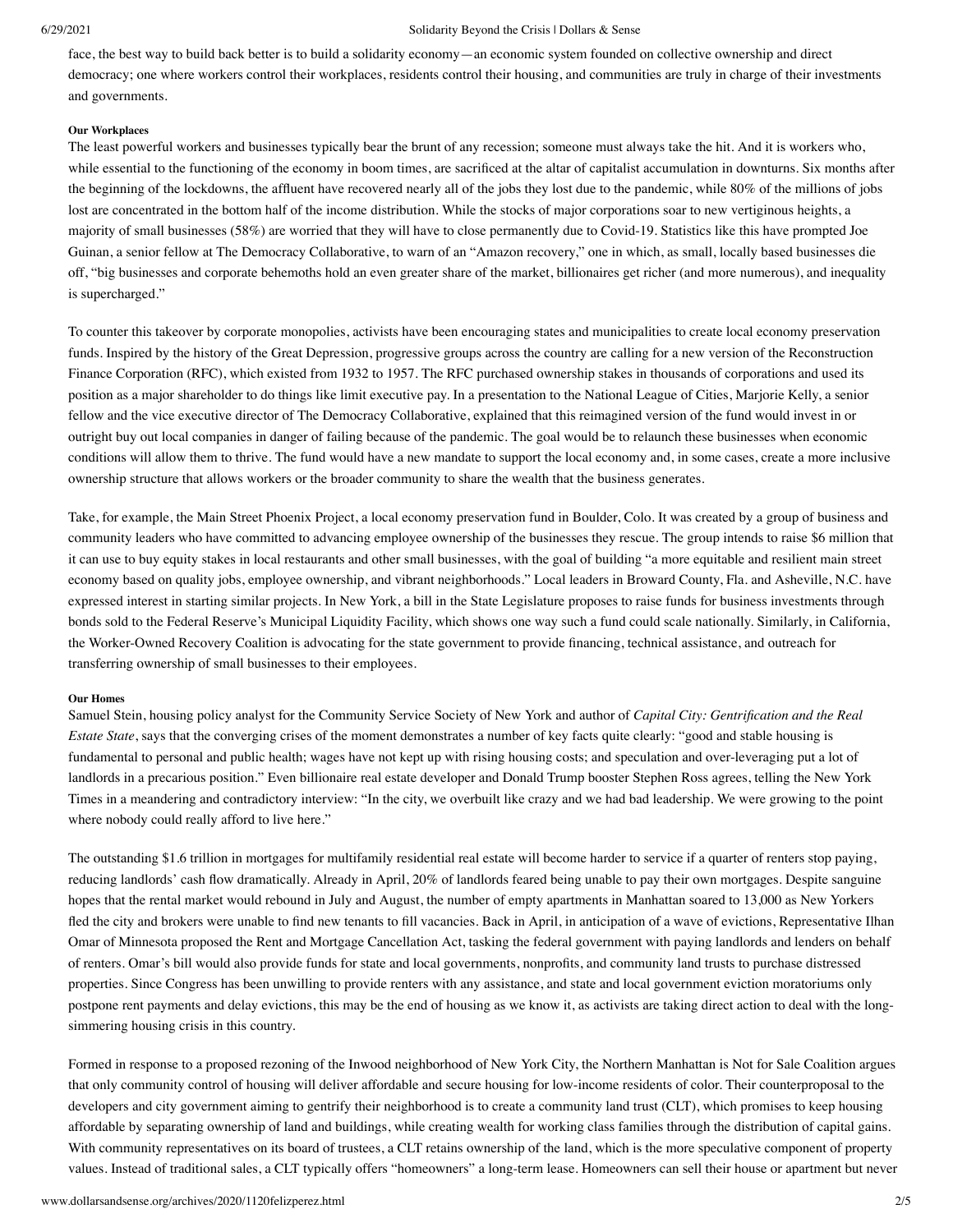the land beneath and can only keep a predetermined portion of the profits if prices have increased. As Cheryl Pahaham, co-chair of Inwood Legal Action, a member of the coalition, explains, "community ownership and stewardship will create stable communities and enable people to move up the economic ladder, educate their children, and support other family members, and will facilitate entrepreneurship."





Illustrations and centerfold by Laura Chow Reese ([laurachowfun.com\)](http://laurachowfun.com/).

Pahaham draws on the history of the tenant-led community housing movement in the 1970s that created models like the Tenant Interim Lease (TIL) program and Housing Development Fund Corporation (HDFC) cooperatives. These programs emerged in response to New Yorkers' activism against what Pahaham characterized as "systematic landlord abandonment and arson." The "Decade of Fire," as it came to be known, was epitomized by dystopian images of entire city blocks ablaze in the South Bronx, and these flames were fanned by racism, landlord neglect, and austerity. Landlords, viewing their housing stock solely as investments, chose to burn their buildings down to collect insurance payouts, sometimes with tenants inside, instead of paying the mortgage and maintaining livable conditions for low-income residents. Despite the origins of cooperative housing in the self-determination of New Yorkers to take back their neighborhoods and rebuild their torched homes, Pahaham questions whether the city's commitment was a genuine attempt to uphold the promise of affordable, cooperative housing. "If [New York City] was committed to this model of cooperative-owned housing, we would not have million-dollar HDFC apartments on the market, we would not have TILs disappearing inexplicably, and there would be a frank and fair and open discussion and planning and reckoning for those TILs and HDFCs that were struggling."

According to Jason Wu, housing attorney at the New York Legal Aid Society, "for the past decade, the City has removed numerous buildings from the TIL Program and taken away the opportunity of cooperative homeownership from working class tenants of color. These buildings are then transferred to developers as rental properties, with little to no oversight." Housing activists have learned from the failed policies of the past decades and are therefore now advocating for more profound challenges to landlords' power. Wu argues that "when buildings are removed from the TIL Program, they should be given the option of joining a CLT, instead of being transferred to developers that prioritize profits over people." While much about the future of housing and urban development is uncertain, Cheryl Panaham, co-chair of Inwood Legal Action, emphasizes that "one thing is clear—we cannot go back to the rental market that routinely deprived tens of thousands of city residents of stable housing. That it was normal for city schools to educate 100,000 to 110,000 homeless kids every year is outrageous and incredibly offensive. Thanks to the Black Lives Matter movement, which is pushing for change and has politicians focused on the need to change, we have an opportunity to aggressively push for alternative models of housing, to demonstrate that housing justice is racial justice."

#### **Our Money**

Difficulty accessing financing is the biggest barrier to converting businesses and housing to collective ownership, therefore, democratizing finance is essential for the solidarity economy sector to grow. Our current financial system does an awful job of meeting people's needs. The fact that we have a booming stock market while millions of people lose their jobs and homes demonstrates how little the fortunes of the financial sector are tied to ours. In response, solidarity economy activists have proposed community-controlled investment funds and public banks. The Seed Commons, a network of nearly 30 community-controlled funds in the United States, is small, but it demonstrates what is possible if small business owners and cooperatives could borrow from their neighbors instead of predatory banks.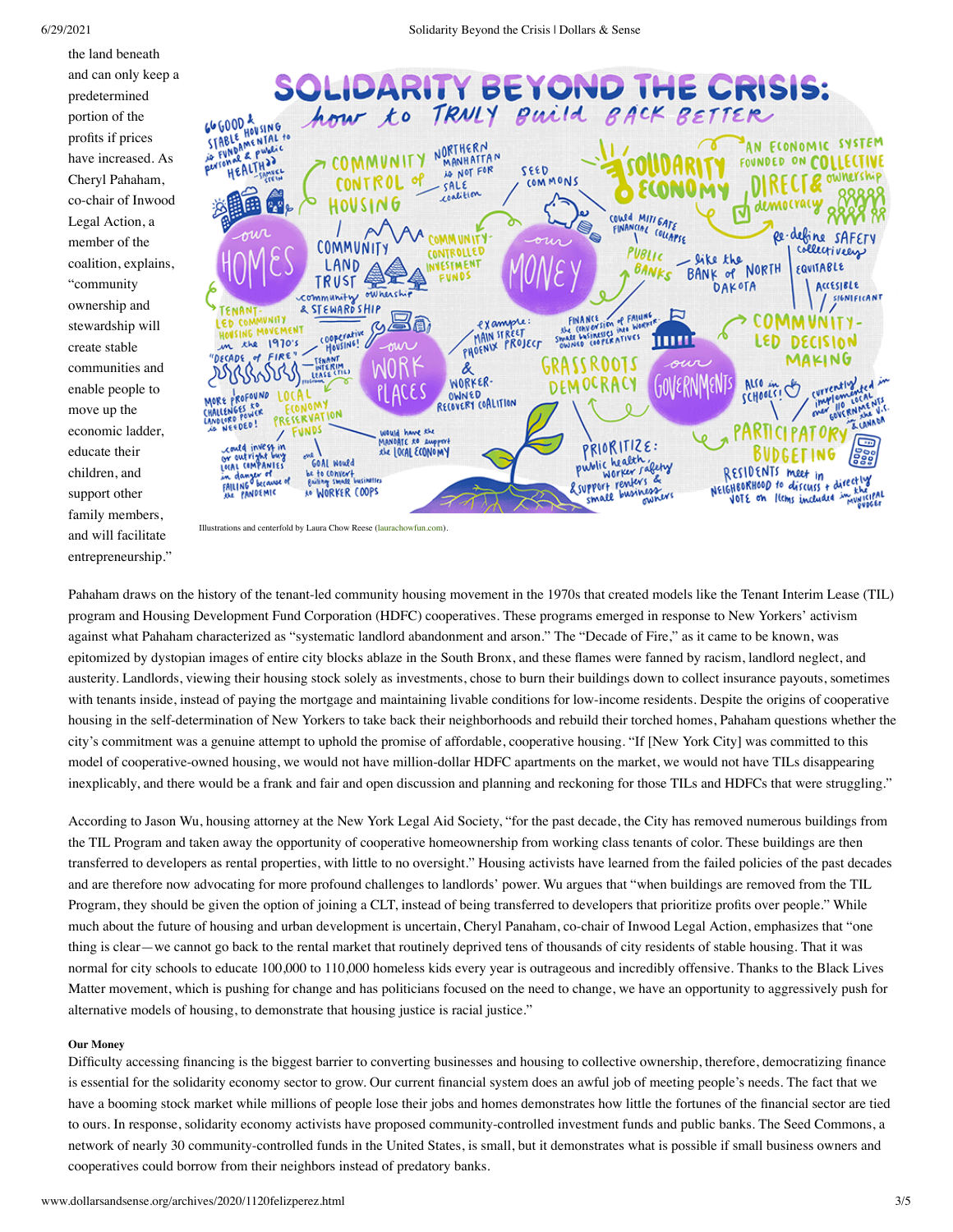#### 6/29/2021 Solidarity Beyond the Crisis | Dollars & Sense

State-owned public banks—like the Bank of North Dakota—could finance the conversion of failing small businesses and residential properties into worker and housing co-ops, or the creation of new co-ops, either directly or via community-controlled investment funds. In October 2019, activists in California pressured the state government to allow cities to form public banks. The following month, the Governor of New Jersey, Phil Murphy, signed an executive order allowing cities in New Jersey to do the same. The Public Banking Institute wrote a letter to every state governor in April imploring them to set up public banks in each state to mitigate the upcoming financial collapse. Groups like the Philadelphia Public Banking Coalition are pushing their local government to heed this call. Federal Reserve support could, of course, turbocharge these efforts. Like private banks, public ones could lend to beleaguered small and medium businesses—including co-ops—through the emergency programs the Federal Reserve has set up for that purpose. Under the Paycheck Protection Program Liquidity and Main Street Lending Facilities, commercial banks originate the loans, but the Federal Reserve purchases 95% or 100% of the loans, respectively, from the banks, taking on nearly all risk that borrowers may not repay.

#### **Our Governments**

Our state and federal governments have failed to protect our lives and incomes. After passing the Coronavirus Aid, Relief, and Economic Security (CARES) Act, Congress has essentially sat on its hands. National governments in other rich countries have done more to prevent job losses and provide families with the money they need to allow everyone to stay home until it is safe to return to work, without the fear of losing their jobs and homes, or going hungry. For instance, in Germany the government pays up to 80% of workers' salaries if their employers agree not to lay them off, keeping unemployment rates below 5% throughout the pandemic. In contrast, in the United States, unemployment peaked at 15% in April, and the more generous unemployment benefits included in the CARES Act expired in late July. Since then Republican governors and legislators have blocked further relief, forcing workers to choose between risking their lives by returning to unsafe jobs or their livelihoods by staying home. In April, 70% of Americans supported a stay-at-home order, and by August, even after months of quarantine, 59% still did. So far, the federal and many state governments have failed to respond to the wishes of the majority. Instead of tax cuts for the rich and bailouts and protection from lawsuits for big corporations, grassroots democracy would prioritize public health, worker safety, and support to renters and small business owners.

"We know that no matter who wins this election, we'll still wake up on November 4 in a world where the people who bear the brutality of racial injustice, climate change, and Covid-19 are still excluded from the table when it comes to solving these emergencies," explained Elizabeth Crews, director of Democracy Beyond Elections, a campaign led by the Participatory Budgeting Project. "We have to reimagine how we relate to and participate in the decisions that affect our everyday lives. We have to rebuild democracy to focus on real community-led decision-making that is equitable, accessible, and significant. The voices of marginalized communities must be centered in directly deciding policies and budgets."

Participatory budgeting, a process where residents meet in neighborhood assemblies to discuss projects and directly vote on the items that will be included in the municipal budget, has attracted growing interest. It is currently being implemented to varying degrees by over 110 local governments in the United States and Canada, including in major cities like New York and Chicago. In 2016, the Phoenix Union High School District in Phoenix, Ariz. became the first school district in the United States to use participatory budgeting to allocate district-wide funds. Earlier this year, the district's students decided to not renew the schools' agreement with the city's school resource officers for the 2020–2021 school year. It demonstrates the potential for participatory budgeting to achieve racial justice when politicians fearful of police unions fail to tackle the issue head-on. Rahel Mekdim Teka of the Participatory Budgeting Project says that the \$1.2 million in now-available funds will be used to launch "a school participatory budgeting initiative that will center student, family, and community voices in redefining safety, and invest directly into that vision."

#### **Not a Panacea**

Co-ops, community land trusts, public banks, and participatory budgeting are not a panacea, especially if they continue to operate as islands of solidarity in a sea of capitalism. The vaunted Mondragón Corporation, the largest federation of worker co-ops in the world with over \$13 billion in annual revenue, has been criticized for its lack of worker participation, use of temporary workers, and ownership of foreign subsidiaries. Still, the Mondragón Corporation has made the Basque economy more resilient, with unemployment 10% lower than in the rest of Spain after the country's housing bubble burst in 2010. Meanwhile, many of New York City's housing cooperatives have become unaffordable. Participatory budgeting projects tend to remain small, with politicians resisting attempts to give up control of public spending. Even in Porto Alegre, Brazil, where the Workers' Party created participatory budgeting to confront endemic corruption in municipal government, citizens were never able to control more than a relatively minor portion of the budget. Many public and development banks throughout the Global South in the 1970s and 1980s became vehicles for graft and nepotism until they were privatized as part of neoliberal structural adjustment reforms. Perhaps the major challenge for the growing solidarity economy movement is not simply to grow these institutions but to link them in ways where they reinforce one another and ensure they stay faithful to their missions.

### **How to Really Build Back Better**

Not only has the pandemic economy thrown American society into open class warfare—it's now the billionaire class against everyone else. But in doing so it has also eroded people's confidence in elite brokerage. The powerful ruling class once entrusted with protecting the American people is